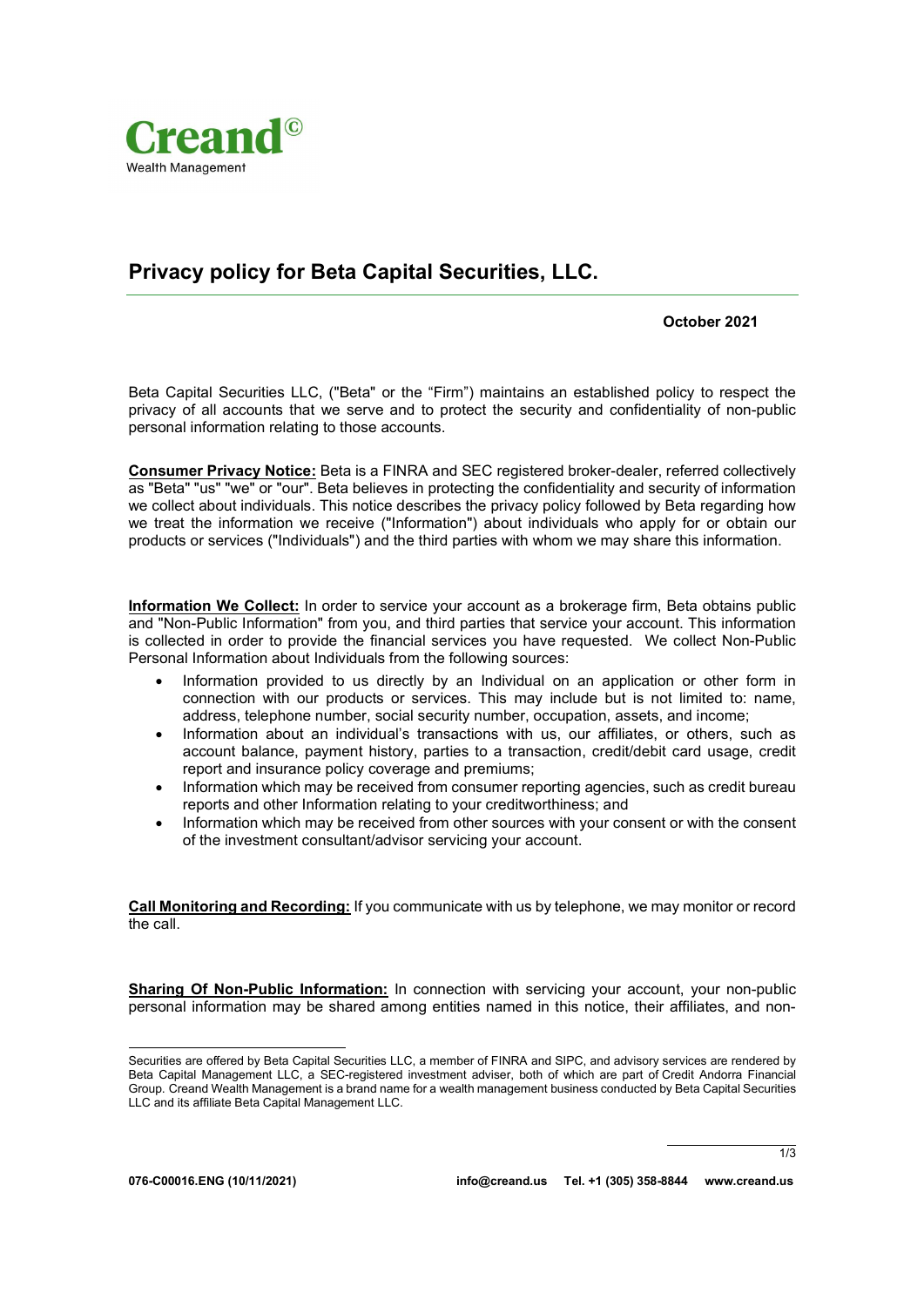

affiliates who provide services regarding or relating to your account, including transfer agents or other service companies. Our affiliates and any non-affiliated service providers are required to protect the confidentiality of your information and to use the information only for the purposes for which disclosure to them is made. Service providers restrict access to non-public personal information about you to those employees who need to know that information to provide products and services to you. We, our affiliates, and the service providers we use maintain physical, electronic, and procedural safeguards to maintain the security of your non-public personal information.

Disclosure Of Information About Current and Former Customers: We do not disclose non-public personal Information of current or former customers to any third parties except as required or permitted by law and in order to facilitate the maintenance of accounts, processing, and clearing transactions in the ordinary course of business.

Protecting Confidentiality And Security: Beta treats Information in a confidential manner. Our employees are required to protect the confidentiality of Information maintained by the Firm. Employees may access Information only when there is an appropriate reason to do so, such as to administer or offer our products and services. Beta strives to ensure that our systems are secure and that they meet industry standards. Our commitment to data security involves monitoring new advances in security technology and enhancing our security architecture to ensure that we provide a high level of privacy for investment services firms and their customers. Where appropriate, we employ firewalls, encryption technology, user authentication systems (i.e. passwords and personal identification numbers) and access control mechanisms to control access to systems and data. Third parties who may have access to such personal Information must also agree to follow appropriate standards of security and confidentiality.

Access To Your Information: You may access your account Information through a variety of media offered by Beta (i.e., statements or online services). Please contact Beta if you require any additional Information.

Protection Of Your Information: You can help safeguard your personal Information by taking a few simple precautions, which include but are not limited to:

- Do not disclose your account Information, personal identification numbers, passwords or code words to others;
- Never provide confidential Information to unknown callers;
- When utilizing the internet, be sure to use a secure browser and exit online applications as soon as you finish using them; and
- Ensure your personal computer has virus protection software and never open email from unknown sources.